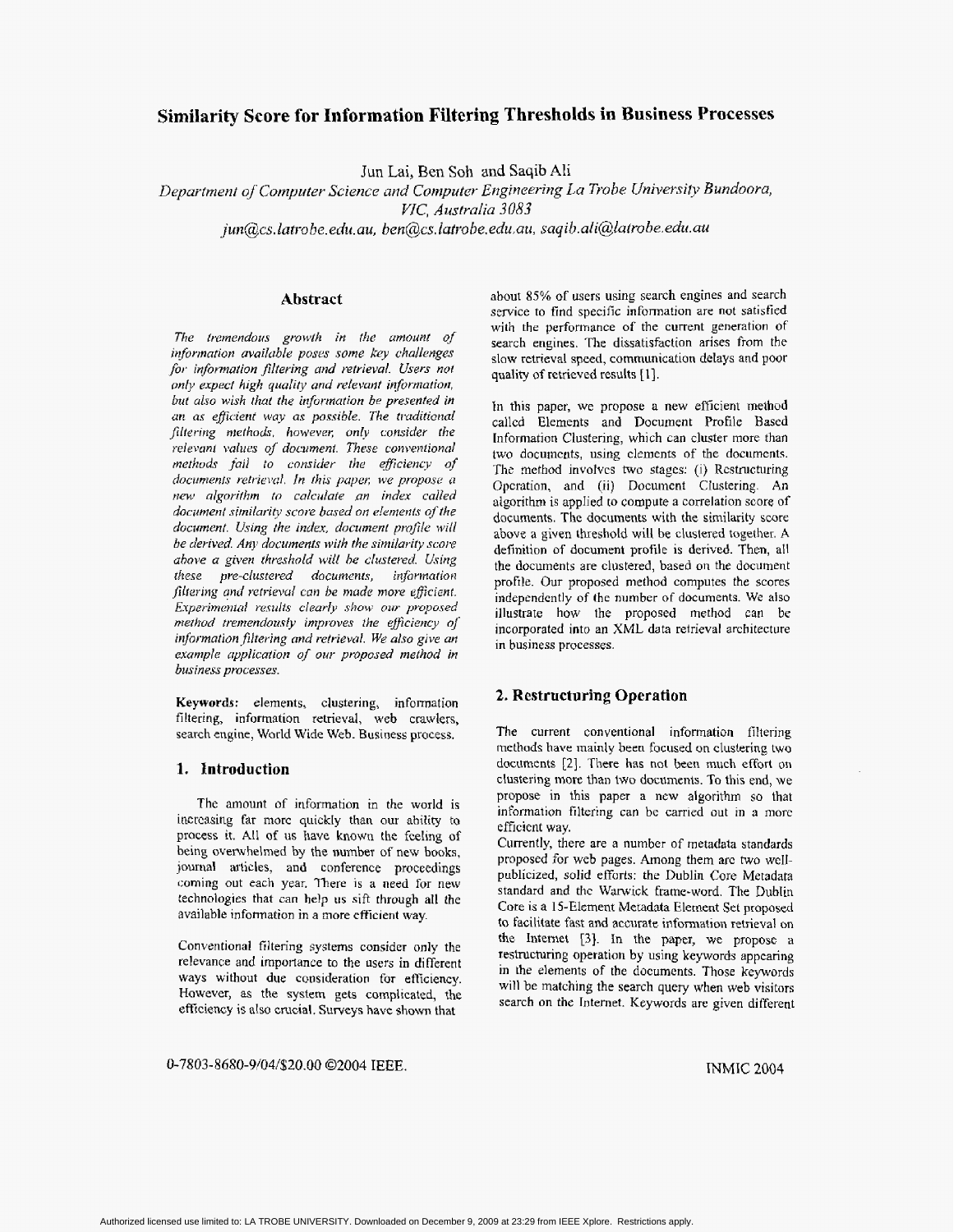<span id="page-1-0"></span>wcights ranging from 0 to 1 (inclusivc), dcpending on which element this keyword *is* in. Using scnsitivity analysis, thc weights arc calibratcd by thc system designer, based on the importance and relevance of the keyword concerned. For example, the keyword appearjng in the element Title should have **a** higher weight than the one appearing in the element Content.



Figure **1. Restructuring operation and clustering of documents** 

Figure I shows the idea of restructuring operation of documents. On the top level of this tree structure are keywords in relation to some documents, which are on the second level. The third level contains elements of the document. The *numbers* on the bottom level represent the number of times that keyword appears in that element. The documents are clustered based on the word **in** the elements **of**  the document after the restructuring operation. (The proposed method will be further discussed in the next section.) In this way, when a user enters a keyword **to** search information, the pre-clustered documents will be utilized in an efficient way. For cxamplc, the clustcrs shown in Figurc **1** are: (i) *documents 1,* 15, *18* and 22, (ii) documents **2,** 3 and 4, (iii) documents 7, 8 and 10.

## **3. Document Clustering**

We have proposed **a** restructuring operation **to**  cluster documents **in** the previous section. In this section, **we** will discuss the second stage of our proposed method: the algorithm and technique of documents clustering. The subsections arc organized as follows: section 3.1 presents the approach of calculation of similarity score. Thcn thc documcnt profiles will be derived in section 3.2. Finally, the kmean clustering algorithm [4] will be applied.

#### **3.1 Computation of similarity score**

To compute the similarity score of documents, we initially selcct some keywords appcaring in those documents. Each keyword is assigned a weight, ranging form 0 to I, as mentioned previously. For example, *the* weight in the element Title should be higher than that in the element Description, while the weight in the element Description should be higher than that in the element content. The number of times that word appearing in the document also affects the value of rclevancc among documcnts.

Table I shows an example of the number of times a keyword appearing in the elements (namely Title, *Subject,* Description, Content, and Reference) of *a*  particular document, which **is** indicated by document ID (d).

**Table 1. Number of times that keywords** appear in **the** elements **of** *a* particular **document.** 

|             |  | 789 |
|-------------|--|-----|
| Title       |  |     |
| Subject     |  |     |
| Description |  |     |
| Content     |  |     |
| Reference   |  |     |

**The** similarity **score is** computed *as the sum of* all product of keyword weight and the number of times that keyword appears in the document, using the following formula:

$$
SS\left(d,K\right) = \sum_{j=1}^{n} (W_{Kj} * Count_{Kj}) \ (1)
$$

Where:

**SS** is the similarity score of **a** document based on the keyword **K.** 

- $\cdot$  K  $^j$  is the keyword appearing in the element j of the document  $(1 \quad i \quad n)$ .
- $\bullet$  W<sup>Kj</sup> is the pre-defined weight of the keyword
- $K^{j}$  appearing in the element j, determined by a system administrator via sensitivity analysis. Count *Ki* is the number of **times** that the keyword
- **K** appearing in the **element** j of the documcnt.

For instance (in Table **I),** for the document ID 21, the keyword "fikring" appears in the element Title once, Subject twice, in Description twice, Content 10 times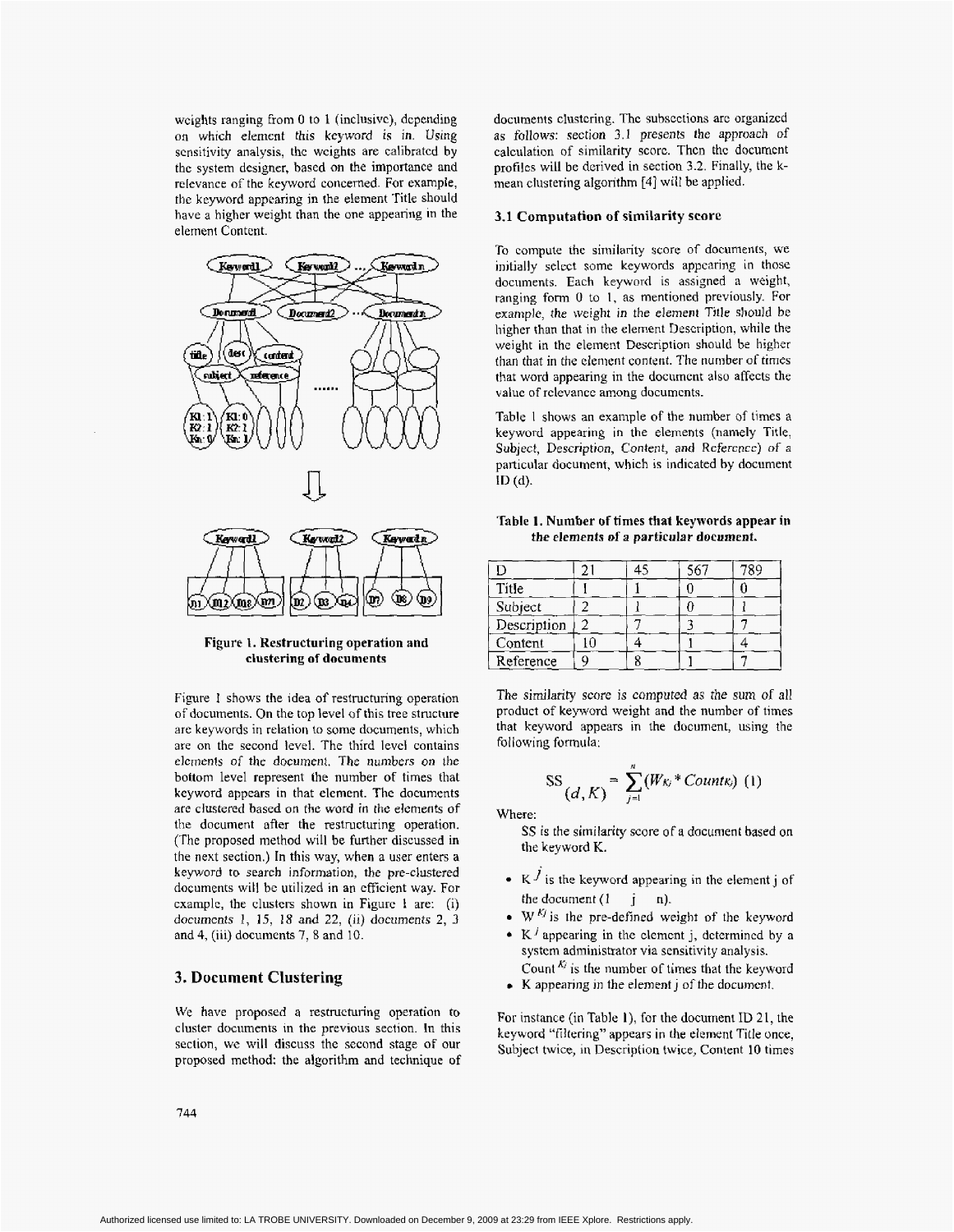and Rcfercncc 3 times. The similarity score of document ID 21 based on the keyword "filtering" is computed as follows:

 $SS(21,$  *Altering*  $)$  =  $(0.99*1+0.8*2+0.7*2+0.5*10+0.4*9)=12.59$ 

Using formula (1). The similarity score **(SS)** for a11 the documents in [Table 1](#page-1-0) can be calculated and the results are shown **in** Table 2.

| n           |       |       | 567 | 789  |
|-------------|-------|-------|-----|------|
| Title       |       |       |     |      |
| Subject     |       |       |     |      |
| Description |       |       |     |      |
| Content     | ۱n    |       |     |      |
| Reference   |       |       |     |      |
| SS          | 12.59 | 11.89 |     | 10.5 |

**Table 2. Similarity score of documents** 

Furthermore, the similarity score of **a** document based on various keywords can also be computed. Table **3** shows the SS of document ID 21 in terms of keywords "filtering", "clustering", "data" and "item":

**Table 3. Similarity score of document 1D 21 in terms of various keywords** 

|             | $\overline{2}$ . | 21             | 21   | 21   |
|-------------|------------------|----------------|------|------|
| Keyword     | filtering        | cluste<br>ring | Data | item |
|             |                  |                |      |      |
| Title       |                  |                |      |      |
| Subject     |                  |                |      |      |
| Description | 2                |                |      |      |
| Content     | 10               |                |      |      |
| Reference   | 9                |                |      |      |
| SS          | 12.59            | 11.59          | 2.6  | q    |

#### **3.2 Deriving document profile (DP)**

From the calculation of **similarity** score, the document profile can be derived as follows:

 $DP(d) = \{ (K, SS(d, K) | K \in C, SS(d, K) \geq 0 \}$  $SS$  *hreshold*  $}$  (2)

Where:

- D denotes a document ID.
- K denotes a keyword.
- C **IS** a set of **all** keywords to which the document can be related.
- $SS$  (*d, K*) is the similarity score for document d for the keyword K.
- **SS** threshold is the minimum similarity score

accepTable for a document to relate to that **key** word.

If  $SS(d, K)$  is less than SS *threshold*, then the keyword K **is** not applicable to the profile of the document d, represcntcd by 0 in thc document profilc Tablc. From formula **(2>,** each document can have a profile based on the keywords and similarity score calculated by formula (1). For example, if a given threshold is 9, the **profile** of document 21 is:

DP (21) = ((filtering, I2.59), (clustering, **I** I .59), (item, 9)).

### **3.3 CIustering Algorithm**

There **are** various clustering algorithms available. In this paper, **we** use the same concept as in the k-mean algorithm **[4)** to split a set **of** documents into some desired clusters.

The basic idea of K-mean is to find **a** single partition of the data, which has **k** number of clusters such that objects in thc same cluster arc close to each other in some sense, and those in different clusters are distant. In our case, numbers of thc clusters depend **011** the Value **Of** ss *threshold* .

Using the document **profile proposed in**  Section **3.2, we** can measure the correlation of similarity score among the documents. Based on this correlation, the documents will be clustered. Table **4** shows the document profile for the example documents shown in [Table](#page-1-0) **1.** 

**Table 4: Document profile** 

|            | ◠    | 45   | 567 | 789 |
|------------|------|------|-----|-----|
| Filtering  | 2.59 | 1.89 |     |     |
| clustering | .59  |      |     | o   |
| data       |      | 0.3  | 23  |     |
| item       |      |      |     | 2.4 |

In **our** example, the objects of clustering **are** the documents **and** the keyword appearing in the elements of the documents (i.e. the document profile). Therefore, the documents in the same cluster will **be** considered as relevant to that keyword that is the documents **in** the same cluster contain relcvant, intcr-related information, based on one or morc kc ywords.

For example, if the given threshold is 9, then the document 21 is not relevant to **the** keyword "data", while document 45 **is** not relevant to the keyword "item". The final pass of the algorithm produces the clusters of (21, 45) for the keyword "filtering", (21, *567)* for the keyword "item", **(45,** 567) for the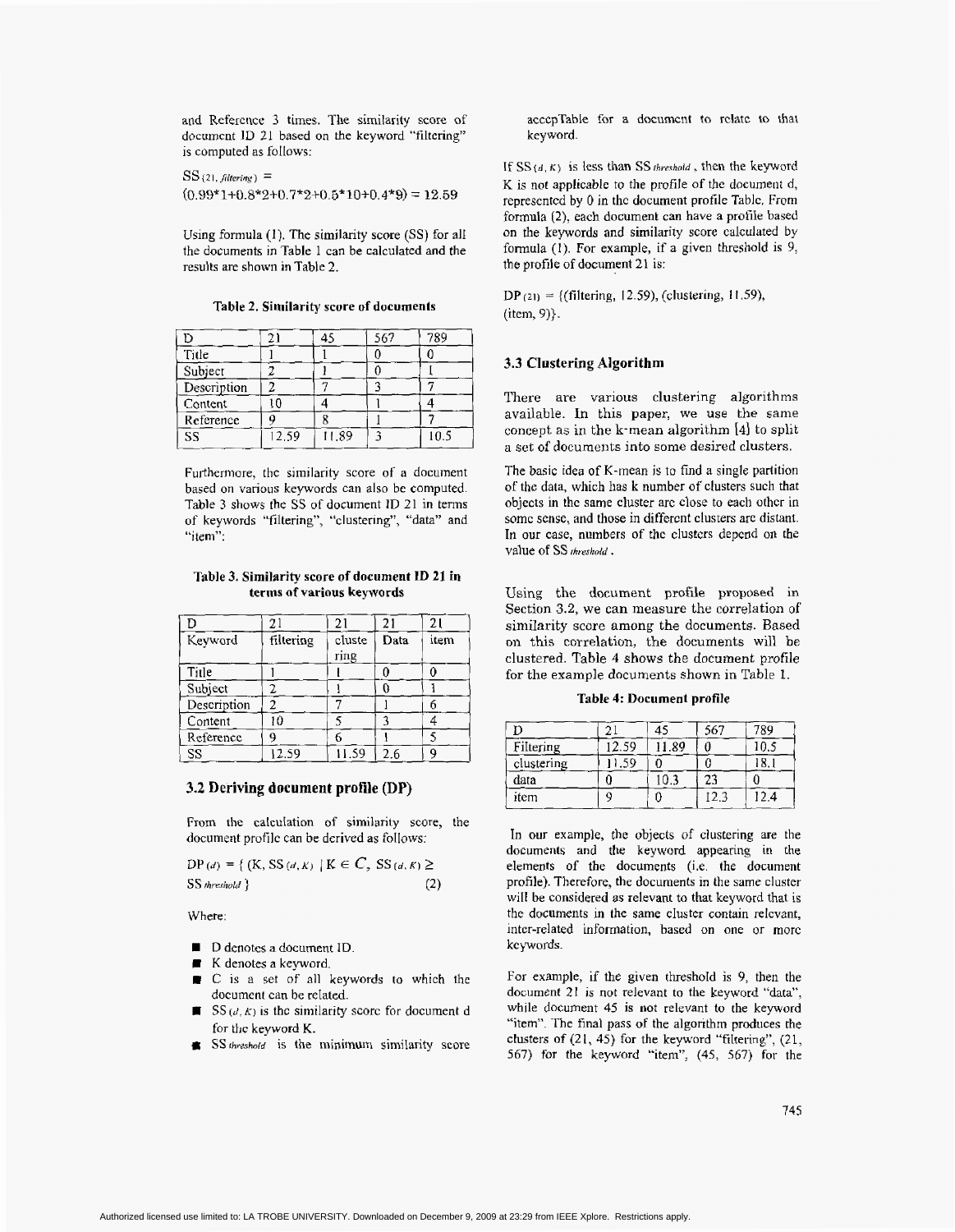kcyword "data"

#### **4. Experimentation**

#### **4.1 System Design**

An experimental system (including **a** web crawler) is designed to evaluate the performance of the proposed *method.* The web crawler is implemented with a COM object that starts from a URL specified by the user and follows the outgoing links to scarch for the givcn kcywords. In this paper, for a givcn kcyword, the similarity score of cach LRL located will bc computed using our proposcd algorithm. If **the** similarity score (SS) is greater than the given threshold (SS *threshold*), then the keywords, similarity score and URL will be stored in the document profile (DP) using XML. The WRLs associated with keywords are then clustered and indexed **as** in the second stage **of** our proposed method. The web crawlers will keep searching keyword one by one until the number of web pages crawled reaches a user-specified limit. The architecture is shown in Figure **2.**  Experimentation<br>
System Design<br>
System Design<br>
System Design<br>
experimental system (including a web crawler)<br>
clustered using our<br>
certic-wing the same control to vehicle by the starting of the starting of<br>
a COM object tha



**Figure** *2.* **The architecture of elements based filtering system** 

Hence, the DP contains the **index** of all documents, which have undergone restructuring and clustering operations using our proposed method, as shown in [Figure 1.](#page-1-0) *On* the other hand, the web crawler in our experimentation mimics a search on documents without restructuring and clustering.

### **4.2 ExperimentaI Results**

Tests **are** conducted on a Pentium 4 computer with 2.0 GHz processor, **248** MB of RAM, Windows **XP**  operating system.

The quantitative **results (using** the keywords

"Information", "Technology", "Sports", "Special", and "Health"; and *SS<sup>threshold* = 0.9) are summarized</sup> in Table *5,* showing the comparisons between the *times* of retrieving a document structured and clustcred using our proposed method and the times of retrieving thc *same* documcnt without *using our*  proposed method. The results clearly show our proposed method improves the eficiency of information filtering and retrieval **in** milliseconds based on a size of **lOOk** databases. Therefore, the efficiency of retrieving keywords in **a** large sized database will be tremendously improved.

#### **Table** *5. Experimental results*

| Keywords                                                  | Infor<br>matio<br>n | Technol<br>ogy            | Sports | Special | Health |
|-----------------------------------------------------------|---------------------|---------------------------|--------|---------|--------|
| <b>SS</b> threshold                                       | 0.9                 |                           |        |         |        |
| <b>Starting URL</b>                                       |                     | http://www.ninemsn.com.au |        |         |        |
| Max sites                                                 | 500                 |                           |        |         |        |
| Max<br>Links/Page                                         | 20                  |                           |        |         |        |
| of<br>Retrieval<br>Clustered<br>keywords<br>$(\sec)$      | .00102              | .00143                    | 00124  | .00101  | .00155 |
| of<br>Retrieval<br>Non-<br>Clustered<br>keywords<br>(sec) | .00129              | .00162                    | 00160  | .00112  | .00195 |

The diagram is shown in Figure 3



**Figure 3. Diagram of experimental results** 

[Figure](#page-4-0) **4** shows the clustered and non-clustered documents. The clustered documents are structured with the similarity score calculated, while the nonclustered documents are scattered without similarity score calculated.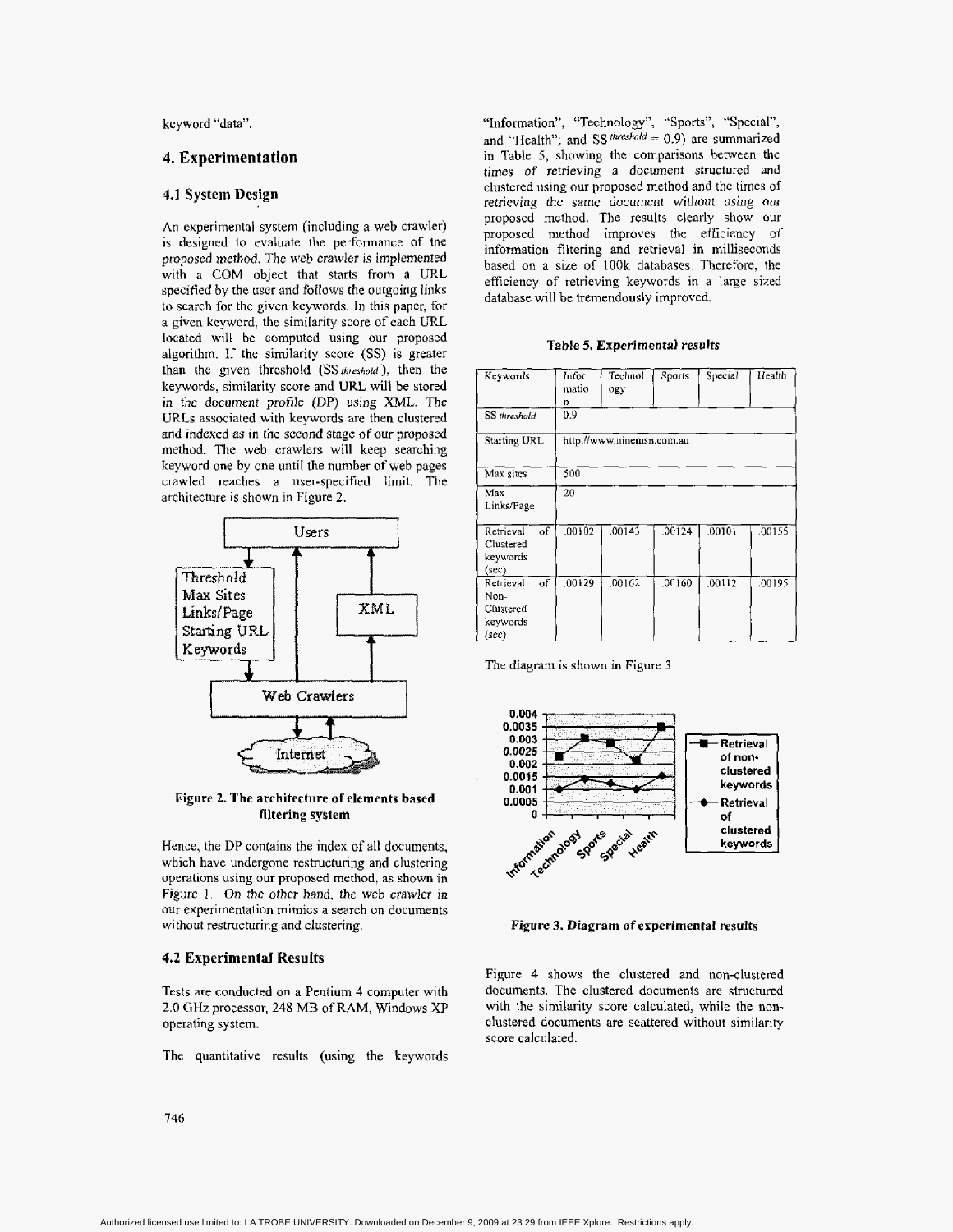<span id="page-4-0"></span>

**Figure 4. The clustered and not-clustered XML** 

**5. A Business Application: XML Data Retrieval Architecture** 

The proposed document similarity algorithm can

bc implemented and integrated into our existing XML data retrieval architecture **for** business processes. If an organization has a huge data repository, it **is** hard for its employees to absorb and have access to all the necessary information. It **is** also hard for the company to. monitor the information retrieved by its employees. Our proposed information filtering method aims to help companies *to* provide its employees or customers with information that is necessary, accurate and efficient.

For the purpose of this implementation we use XML files, XSLT, Native **XML** database (Xindice), Java, Java Beans, **JSP,** XML Parser (Xerces), Xalan (XSLT Processor, for converting XML to HTML) and Tomcat application server. XML was created so that richly structured documents could be **used** over the web. We used Xindicc from the Apache group for the native XML database because **it is** open source and easy to store and retrieve XML databascs. We used lava for conncctivity with database bccause Xindice is designed in Java and much easier in connectivity. JSP pages are used for user representation purposes. JSP and Java are more compatible when running on Tomcat web server.



**Figure 5. The XML data retrieval architecture in business processes** 

Figure *5* shows the architecture of XML data retrieval in business processes based on our proposed document similarity algorithm. The architecture shows how data can be retrieved and stared through a user interface. **As** can be seen from Figure *5,* **the** retrieval and storing of XML data involves the following steps: **(I)** connectivity of Xindice **with** Java (ii) filtering and clustering of XML data on retrieval, and (iii) parsing and transformation of retrieved XML data, and representation of the data on the web application server. Basicafly the data retrieval architecture is composed *of* three tiers: an XML database (Xindice from Apache) and Java on the backend, an application server in the middle tier, and a

browser for the front-end to display the results. The parser and processors **are** part **of** the Java backend tier.

The user interface or presentation **part** is used **far**  dispiay purposes; user will interact with this part, The user selects necessary information, and the **system will** run the query to retrieve **XML** database from Xindice. The Java Bean plays **the** role of a middle tier, which is responsible for database connectivity and document filtering based on algorithm. The XML data then processed and transformed into XSLT format and represcnted in JSP **pages** on the wcb.